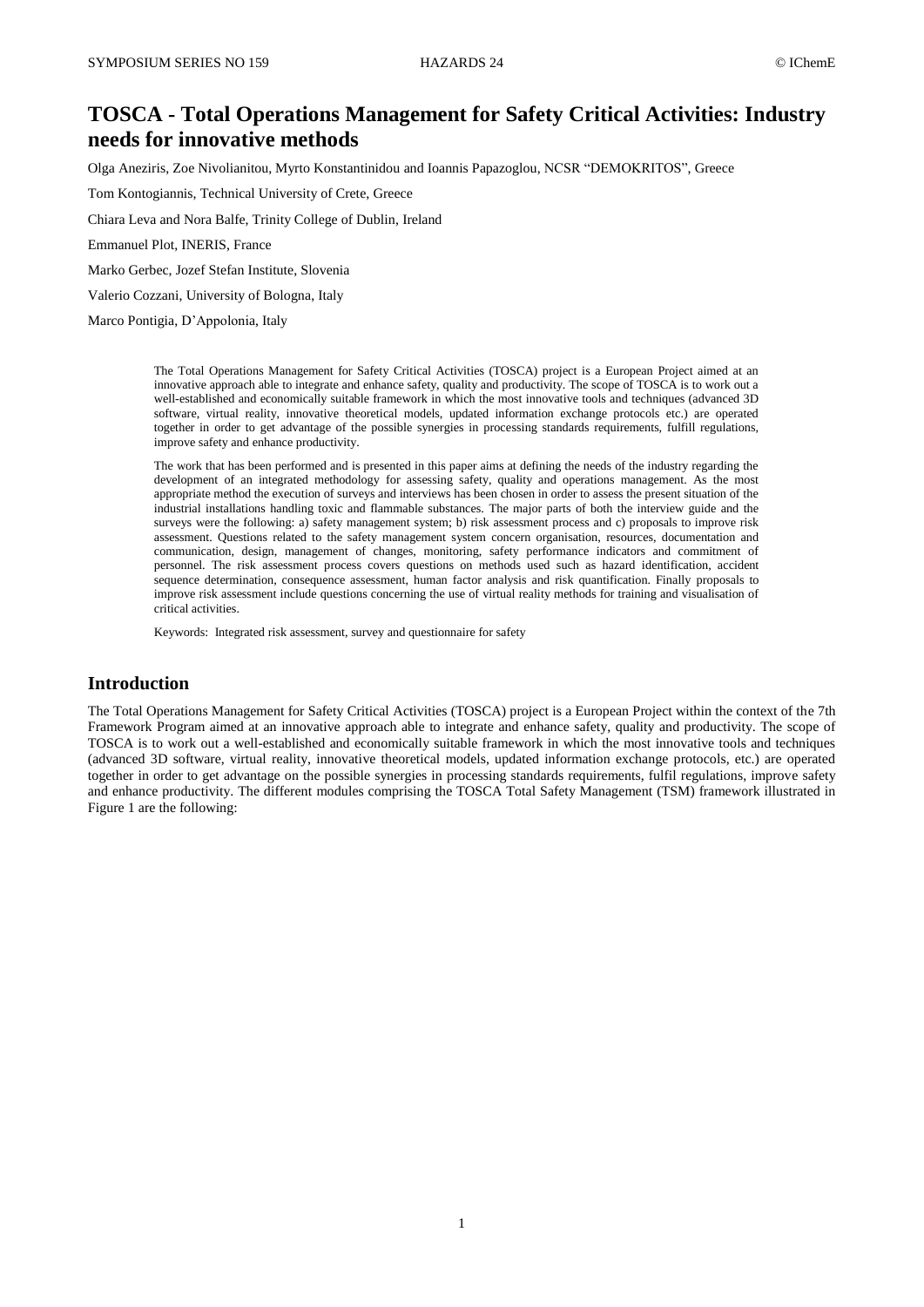

**Figure 1**: TOSCA Total Safety Management Framework

## **Common Operational Picture**

The Common Operational Picture is the information and knowledge about the operational system used to support risk assessment and safety management. It may be represented in different ways but should be accessible to all stakeholders involved in a project in order to analyse and communicate risk, and to support training and procedure design. At present the work has been concentrating on understanding the current state of the art in tools and methods used to represent the system being analysed, the tools used for risk assessment, and the form the risk registry whenever present may take. This is done so as to highlight what aspects of the above safety critical issues organisations may need to improve.

### **TSM for Design**

This section is seeking to understand how risk is assessed at the design stage, specifically through formal risk assessment techniques, dynamic risk modelling techniques, and rapid prototyping. Dynamic risk modelling involves the development of a model of risk to calculate risk levels, compute performance indicators, and perform sensitivity analysis of risk mitigation measures. Rapid prototyping involves the creation of a representation (physical or virtual) of a system or component for evaluation purposes. The scope is to understand how organisations may need to improve risk assessment at the design stage.

## **TSM for Critical Activities**

The critical tasks considered are the phase of a project when major changes may be introduced to an organisation, and this section seeks to understand how such changes are managed in order to reduce risk. Some organisations may have a formal protocol to follow for managing change, while others may simply use existing channels of communication and/or training. In the questionnaires an attempt was made to understand how organisations manage safety in defining and designing critical tasks and what their future needs are for improvement in this area.

### **TSM for Operations**

This section focuses on monitoring and management of risk during the operational phase. What is needed is a clearer understanding of how risks are currently monitored, for example through incident reporting or safety performance indicators (SPIs), how training is used to manage risk in the operational phase, and how changes are communicated outside of major projects/commissioning.

The main objective of TOSCA project is to deliver a "ready to apply" integrated methodology that comprises a modelling approach, an integrated set of methods and supporting IT tools for total performance management in all phases of design, operation, maintenance activities that are carried out by plant personnel or subcontractors. In order to achieve this objective, a thorough survey of end-user needs has been attempted so as to frame the pursued goal of the project. The work that has been performed and is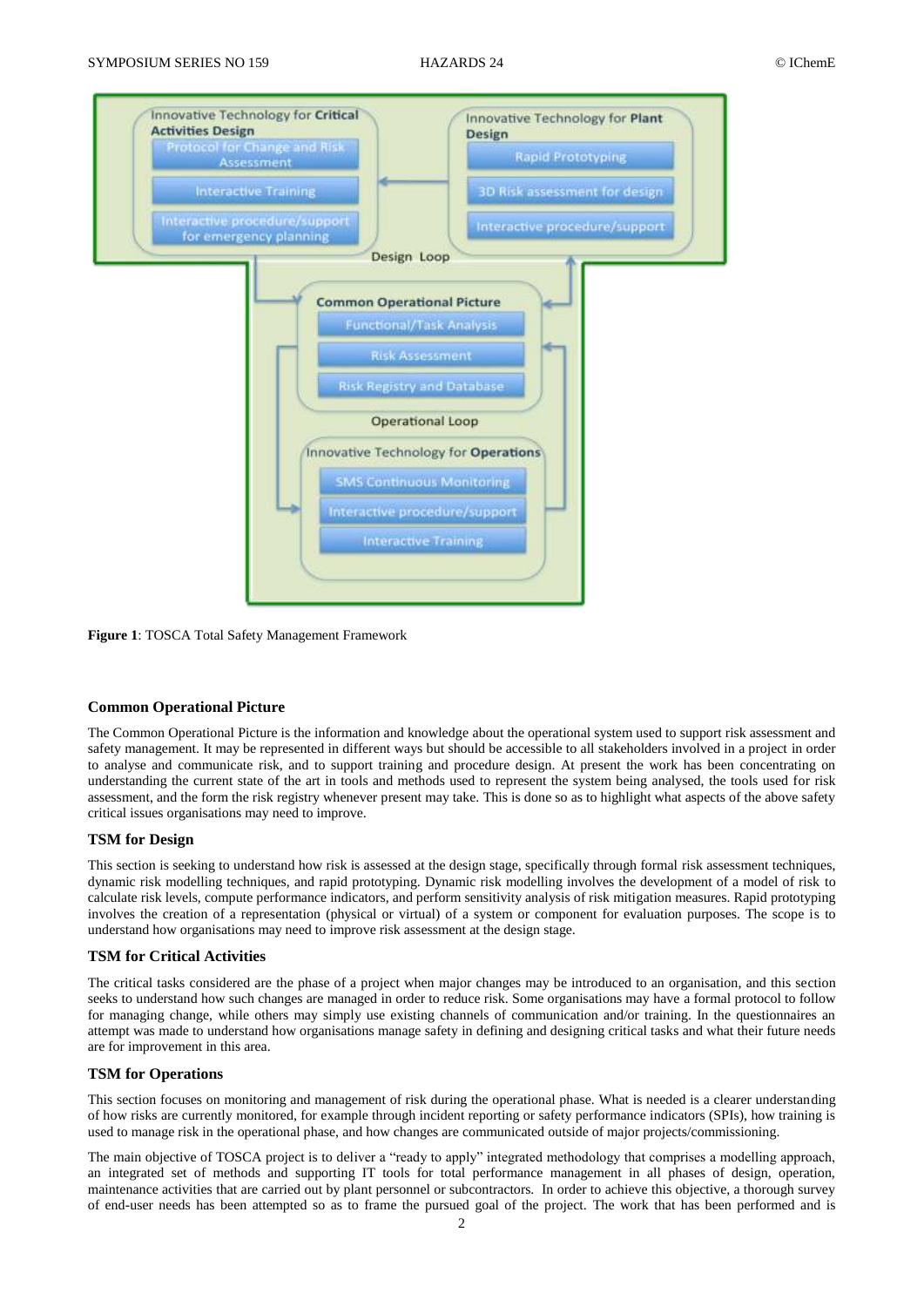presented here aims at defining the needs of the industry regarding the development of an integrated methodology for assessing safety, quality and operations management. In the first place, the partners examined the possibilities to gather the pieces of information needed. As the most appropriate method the execution of surveys and interviews has been chosen in order to assess the present situation of the industrial installations handling toxic and flammable substances. This has covered all the range from methods, standards and best practices used for safety, to quality and operations management. After this short introduction the paper continues with section 2 that presents the evaluation of SMEs needs as collected from literature while section 3 presents the methodology for gathering the end-users needs which are presented analytically in section 4. Finally section 5 concludes the paper.

## **Evaluation Needs of SMEs Collected from Literature**

The majority of studies in the literature have found that SMEs potentially face higher level of risk compared to large enterprises. Apart from inevitable mistakes/errors, another safety concern in SMEs is safety organization and comprehensibility of their safety management systems. Several factors have been spotted that explain the poorer safety performance of SMEs compared to larger enterprises. Key factors affecting safety issues in SMEs are: lack of resources, burden of compliance with regulations and codes, poor relationships with regulatory agencies, absence of workers' representation, fewer opportunities for on-the-job training and difficulties in implementing Safety, Health and Environment (SHE) practices. In general, the main characteristics of SHE management in SMEs include: the use of oral communications, limited knowledge of SHE codes of practice and regulations, a tendency to place SHE responsibility with workers, poor knowledge of long-term health effects, hazard controls decided by daily practices rather than comprehensive risk assessment. SME managers tend to work long hours and devote much time to most pressing issues; hence, there is less time and energy for 'non-core' tasks, which often happen to be SHE related, (Mayhew, 1997). An extract from literature regarding SHE management needs of SMEs is summarized in Table 1. Additionally, SMEs do not apply systematic SHE regimes and risk assessment methods in their organizational systems. There are many reasons for this approach such as lack of understanding and competence, lack of financial resources, lack of support from the local authorities and apparently cumbersome risk methodologies.

| <b>SHE</b> management characteristics              | <b>Findings in manufacturing SMEs (Spain)</b>                             |
|----------------------------------------------------|---------------------------------------------------------------------------|
| Planning of preventive actions                     | One third of firms put in practice specific risk prevention               |
|                                                    | measures                                                                  |
| Monitoring of prevention programs                  | Emphasis on reactive measures (e.g. injury reduction)                     |
| Coordination of prevention and business activities | Reliance on the safety specialists rather than the larger<br>workforce    |
| Safety documentation and estimates                 | A quarter of companies did not even calculate an incidence                |
| of annual injuries                                 | index                                                                     |
|                                                    | Emergency procedures existed in many sites but not                        |
| Emergency preparedness                             | reviewed                                                                  |
| Safety training                                    | Insufficient effort in training                                           |
| Safety information for workers                     | Half of the companies did not provide information                         |
|                                                    | following plant changes                                                   |
| Participation by workers                           | Very poor participation by workers                                        |
| Prevention of ergonomic and psychosocial risks     | More attention to risks from lack of ergonomic than<br>psychosocial risks |
| Size of teamwork in risk analysis                  | Risks from new equipment analyzed by prevention unit                      |
|                                                    | only.                                                                     |
| Inter-firm cooperation                             | Largely ignored                                                           |
|                                                    |                                                                           |

**Table 1:** SHE management characteristics that affect safety in SMEs (Arocena, P. and Nuñez, I. 2010)

The following factors can motivate SMEs to put capital investment into the health and safety:

- Interpreting SHE issues as an integral part of doing 'good business';
- Maintaining reputation;
- Achieving higher productivity;
- Keeping within the law, hence avoiding disciplinary actions from government;
- Avoiding cost of accidents;
- Containing insurance costs;
- Meeting client demands;
- Being a 'good' employer.

However, risk assessment methodologies should be practical and user-friendly to SMEs so that safety assessors can learn them easily and apply them during safety critical activities. Formal risk assessment methods are useful but there is a need to enhance their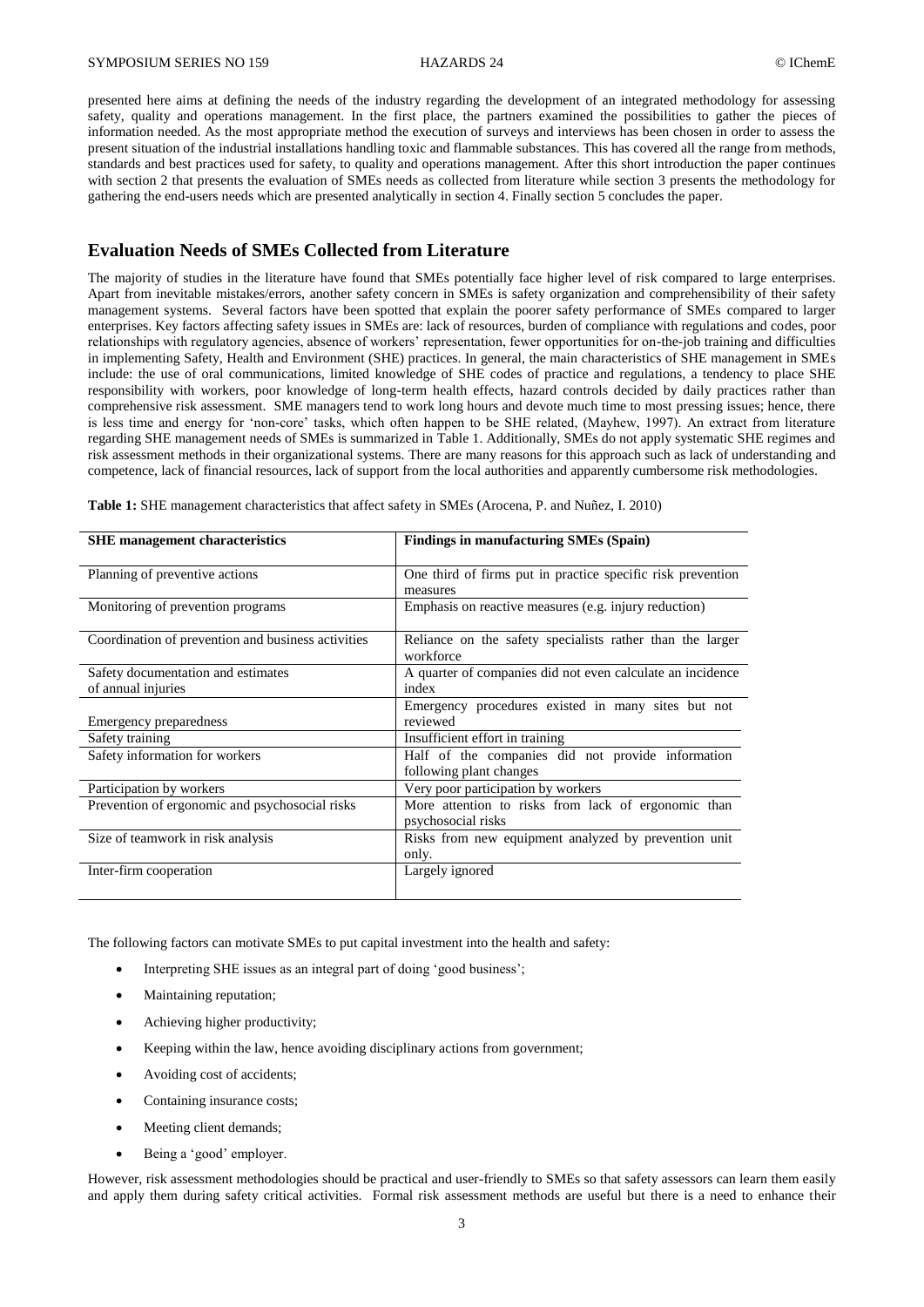resilience in order to support front line operators in improving their knowledge of risks and in providing feedback to hierarchy of an organization. On top of that, specific indicators should be provided for monitoring how successful the safety interventions are for the management of change. The tools should demonstrate that there is some intrinsic benefit to the business of the SMEs. This is important because developing SHE interventions for heterogeneous types of SMEs is difficult since they are hard to reach and not easily motivated if the intervention has few evident benefits. In NOHSAC report, Legg et al. (2009) recommended that, for SHE programs to be successful, managers and consultants in SMEs should:

- Focus on a particular industrial sector or risk;
- Combine health and safety with other management goals;
- Combine active interventions with practical documentation and tools;
- Measure adequacy of SHE program by evaluations of their effects afterwards;
- Ensure active involvement of different actors (employers, employer associations, workers, trade unions) in SHE program planning and implementation.

For this reason IT tools of risk assessment are needed together with the virtual reality simulations of the working environment. Many European SMEs are using complex technologies and operate in a competitive environment which increases 'variability' in the way that operations are carried out daily.

## **Methodology of data collection**

In order to collect end-users needs two streams of work have been followed: a) on the one hand the development of an interview guide and the execution of a significant number of interviews at the end-users' premises by the partners of the consortium and b) on the other hand the development of an on-line survey tool (questionnaire) to be remotely completed by interested end-users together with the elaboration of the data collected (a still on-going procedure) along with the organisation of three workshops, one with representatives of the industrial communities and two with the project partners. The present situation regarding the use of methods of safety, performance and operations management has been assessed within the major hazards industry. 23 interviews and 18 on–line surveys have been performed in industrial companies with special emphasis on SMEs. Industrial needs regarding the use of recently developed methods, available within the scientific community, have been assessed. To this end, the industry and the scientific community have been brought together in workshops and industrial visits, where original data have been collected and are presented in this paper.

#### **Interview guide presentation**

The interview guide has been jointly prepared specifically for the project. A short description of each questionnaire section is given below.

#### *Section One: General Questions*

These questions were designed to give some insight in to the organisation and its approach to safety assessment and safety management. Understanding the framework organisations use to approach risk assessment and safety management allows us to better understand user needs for the project.

#### *Section 2: Common Operational Picture*

The Common Operational Picture is the information and knowledge of the operational system that is used to support risk assessment and safety management. It may be represented in different ways but should, ideally, be accessible to all stakeholders involved in a project in order to analyse and communicate risk, and to support training and procedure design. The questions in this section were designed to help understand the current tools and methods used to represent the system being analysed, the tools used for risk assessment, and the form the risk registry takes. We also wanted to capture information about what aspects organisations would like to improve.

#### *Section 3: TSM for Design*

This section is seeking to understand how risk is assessed at the design stage, specifically through formal risk assessment techniques, dynamic risk modelling techniques, and rapid prototyping. It was also required how organisations would like to improve risk assessment at the design stage.

#### *Section 4: TSM for Planning and Commissioning*

The planning and commissioning phase of a project is when major changes may be introduced to an organisation, and this section seeks to understand how such changes are managed in order to reduce risk. Some organisations may have a formal protocol to follow for managing change, while others may simply use existing channels of communication and/or training. These questions were designed to understand how organisations manage safety during planning and commissioning phases and what their future needs are.

#### *Section 5: TSM for Operations*

This section focuses on monitoring and management of risk during the operational phase. The questions were designed to understand how risks are monitored, for example through incident reporting or safety performance indicators (SPIs), how training is used to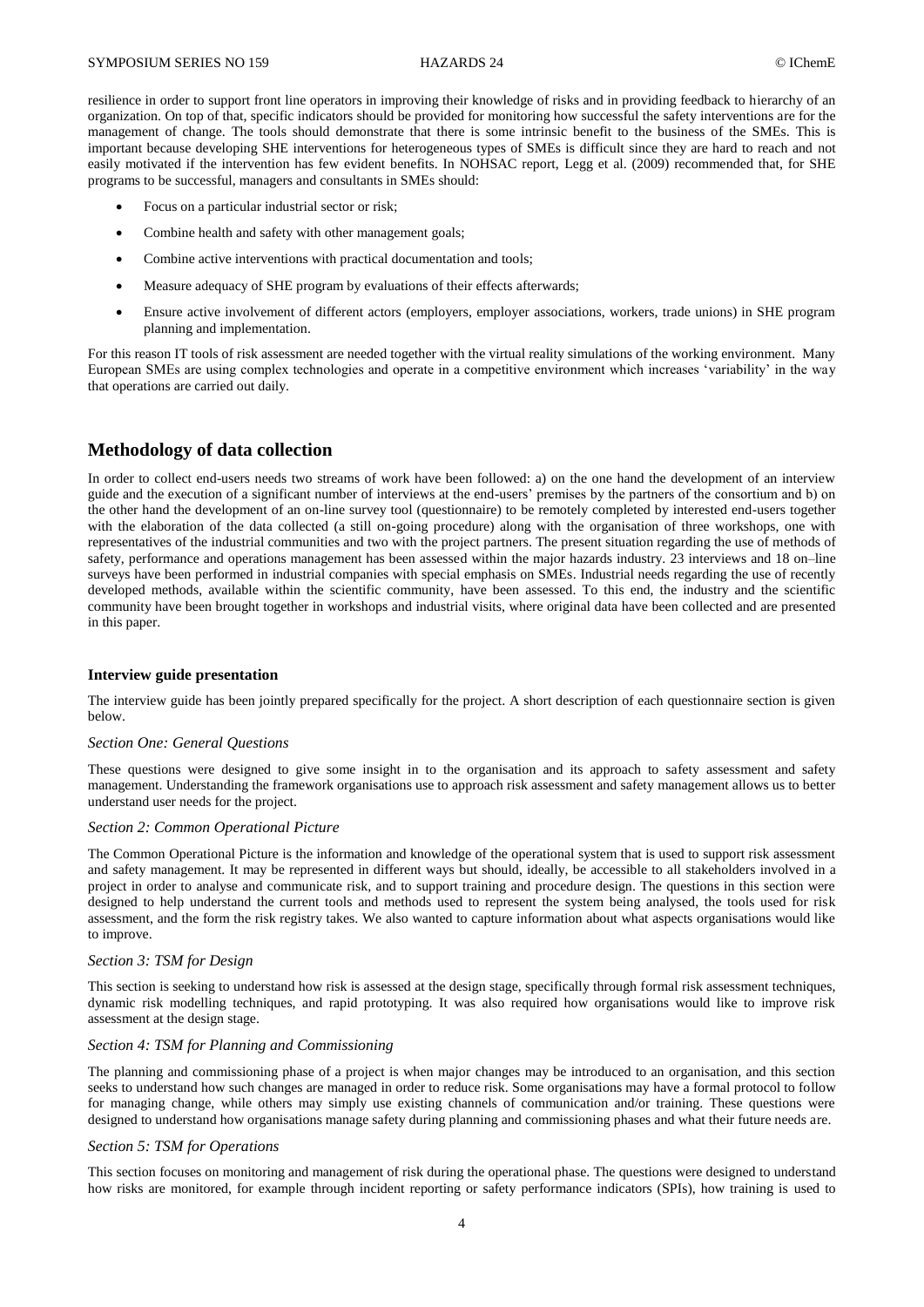manage risk in the operational phase, and how changes are communicated outside of major projects/commissioning. Future needs of organisations in these areas were also required.

#### **On-line questionnaire**

The on-line questionnaire for the user-needs survey aimed mainly at the enlargement of the end-users' community to be analysed so as to depict better the needs of the European SMEs. It has been created in two versions, a Greek one and an English one and it has been available on line [\(http://tosca.ipta.demokritos.gr/\)](http://tosca.ipta.demokritos.gr/)

## **Results and discussion**

#### **End user needs collected throughout the interview process**

Figure 1 shows the types of companies involved in this study. In total, 23 interviews were conducted. The majority were working in the process industry, following by manufacturing companies. A small number of companies in the energy sector were interviewed, and the views of two regulators were collected.



**Figure 2**: Industries responded via interviews

Overall, nine of the 23 companies interviewed were Small or Medium Enterprises (SME). Four were SMEs at a local level, i.e. the plant from which the interviewee came operated as an SME but was owned by a larger parent company. As mentioned above, two regulators were also interviewed, and the remaining eight were larger companies.

#### *Common Operational Picture and Risk Assessment Process*

The first area in which a need emerged is to take into account human factors. Eight participants indicated that their risk assessment would benefit from greater inclusion of the tasks and activities of their operations and maintenance staff. A view emerged that too often risk assessments focus only on the processes and technology, and not on human and organisational factors. Involving those same end users in the risk assessment process was suggested as one way of achieving this. Increased availability of detailed, specific data to support risk assessments was raised by seven interviewees as a need. This included detailed information on the plant operations, processes, and environment as well as technical information on hazards sources, consequences and failure rates. Seven interviewees raised a need for better technology to support risk assessments. Ideas included using VR to illustrate major hazards before embarking on a complex activity, electronic updates for risk registries and Standard Operating Procedures, 3D models of sites and electronic collection of daily operational information to support the management of process safety. Electronic systems supporting risk assessment were seen as adding benefits in terms of better monitoring and control of safety management. Other ideas raised by one or more interviewees included the need to provide SMEs with a more comprehensive portfolio of risk assessment tools and methods, and for a central repository of the applicable regulations and standards to make it easier for SMEs to access. A feedback loop to management to act on safety information from operations was also seen as important. Finally, some comments were made about the need for risk assessment to be simple, but meaningful and beneficial, focusing on real risks.

#### *Risk Assessment in Design*

Eight interviewees described a need for undertaking risk assessments earlier in the design phase to allow safety improvements to be made to the design. This was seen as reducing the reliance on training and organisational control measures, giving a direct benefit in reduced training costs. However, the participants noted that methods used in the design phase must be less time consuming than currently available methods. There was also a desire to include operational and human factors in the analysis at the design phase to facilitate a better risk based design review. It was noted that this information is often not available at the design stage. Other needs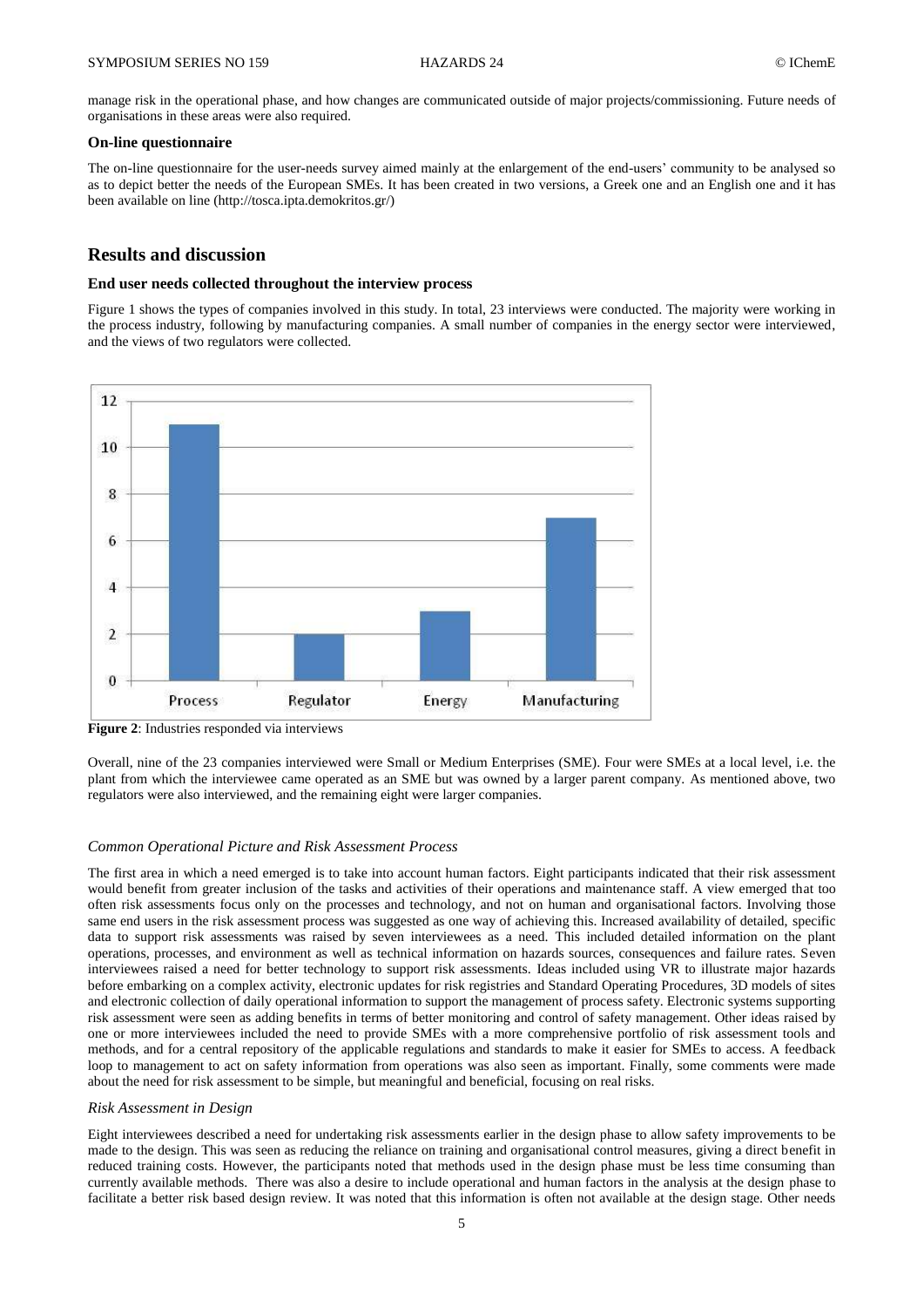relating to the design phase included better sharing of lessons learned from previous projects, access to reference experts, and intelligent software for performing HAZOPs and HAZIDs.

#### *Change Management*

Communication emerged as a need within the area of change. In particular, communication of risk assessments to staff and the reasons for the changes was highlighted. One company was interested in developing eLearning for this purpose. Training was a second area of interest to the companies surveyed. A benefit was seen for an environment in which personnel could try out new equipment or safety procedures. Simulation and 3D tools were suggested by the interviewees as technologies of interest in this area. In general, there was a need for a better change management process in many companies. Temporary changes which are not fully controlled and may become permanent were a particular area of concern. Interviewees highlighted that a management of change process should be simple and should provide support for contractors. The interviewees were also keen to involve operations staff in the change process in order to benefit from their knowledge and expertise.

#### *Monitoring*

The primary need for monitoring of safety management was for more and improved data. In particular, the need for more leading indicators was highlighted and one company is interested in balancing quantitative and qualitative data, including operator reporting data. The data collected should be linked to the risk assessment performed. Companies also suggested that they need to improve their ability to analyse and act on the safety data they collect, including better classification of the data and ICT support.

#### *Enhancing Training*

The needs expressed regarding training fall broadly in to two categories: the topics or areas to be covered by training and the format for delivering training. Areas that interviewees identified as requiring improved training included training on the importance of safety critical assets, procedures for safety critical tasks, good practices, safety and risk awareness, alarm management and emergency response. One company was concerned about how to facilitate the transfer of knowledge from retiring experienced staff to new engineers. Another particular concern for interviewees was facilitating training for contractor staff. The types of training in which interviewees were interested included eLearning, cascaded training from management to supervisors to operators, animations, and simulation/ virtual reality. One benefit of eLearning which was highlighted was the ability to track and control communications and training. It is also flexible, allowing it to be deployed across different sites.

#### *Communications*

Similarly to training needs, the interviews revealed a desire to use more ICT in communications to staff. With respect to safety management, interviewees saw a need to make staff more aware of the risks entailed in their operations and to implement learning from experience. Visual approaches to communications, as opposed to written communications, were suggested as an approach by one interviewee.

### **End user needs collected from the on-line survey**

Figure 1 presents the type of companies involved in this part of the study. In total, 18 companies completed the on line questionnaire, seven process industries, three agrochemicals, three fuel storage and five other companies. Overall ten companies (out of the18) were SMEs and seven of them had less than 250 employees.



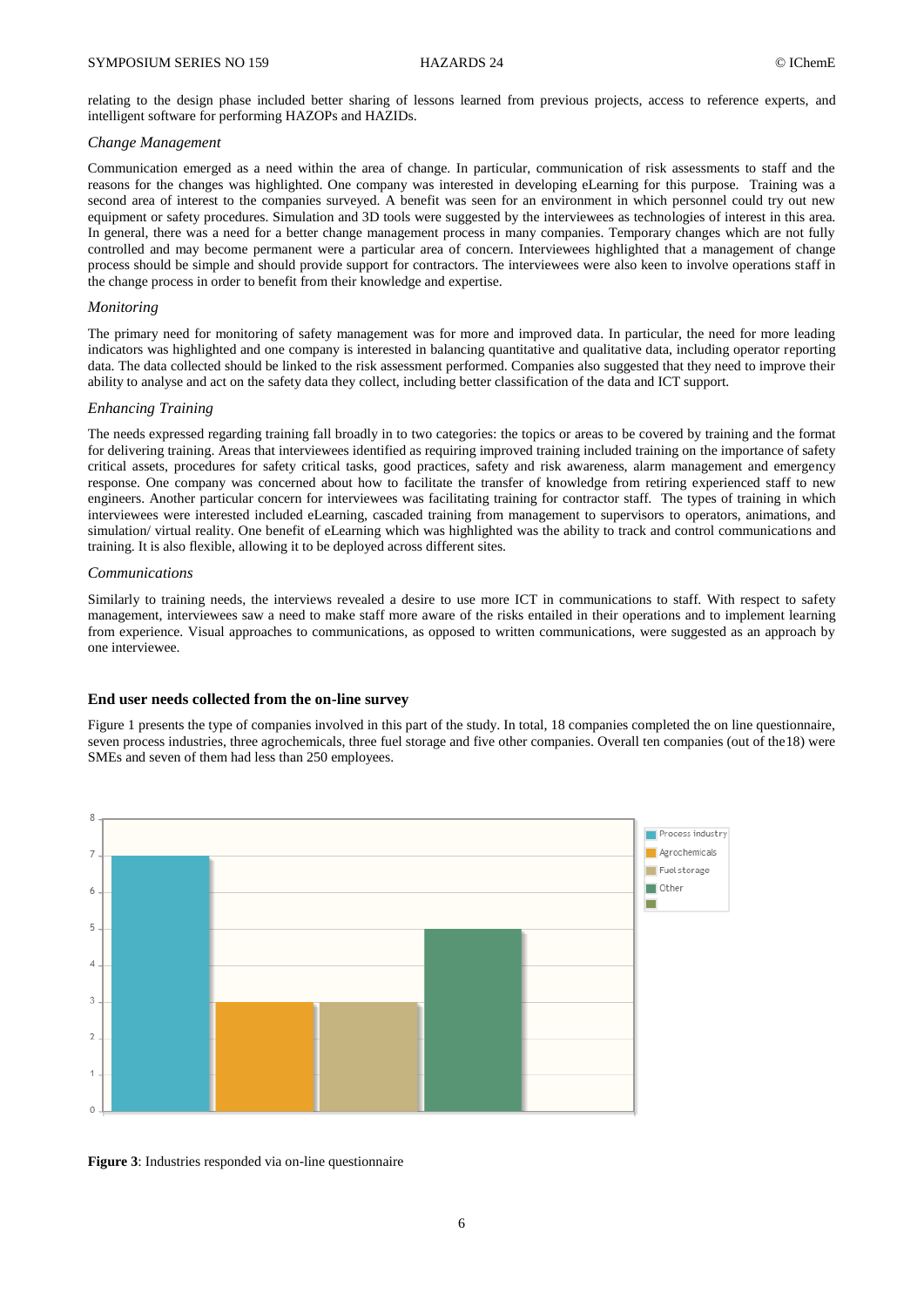The results collected from the online survey are highly compatible with the ones collected from the face to face interviews. More specifically, the following end user needs were collected from the on-line survey.

#### *Common operation picture*

An important constrain expressed by end-users is the inability to handle accident scenarios that cause difficulties in sharing common understanding in emergency situations. Oral or written description of an emergency situation is not always sufficient. Visualization of accident scenarios can offer significant help in apprehending what is regarded as an emergency. In close relation to the abovementioned problem are the "communication" difficulties among employees. These difficulties are referred to as discrepancies between people with different conception of the same object. For example, safety managers and field workers may have different perception of what an emergency situation is, owing to their different experience and knowledge. This can be facilitated by a VR paradigm. Concerning Auditing activities VR can be used for proving the safety level of the plant in the presence of inspectors. The same can be valid for insurance companies surveying the plant or quality control inspectors. The same (VR) tools could be used in the facilitation of an information campaign addressing neighbouring communities and have the common "risk-aversion" way of thinking, in occasions where this attitude may be extreme.

#### *Main SMS challenges for a SME*

Safety Management itself aims at enhancing safety level and identifying best practices for the various processes and procedures in the company. Some significant challenges are the following:

- To prevent accident occurrence
- To mitigate consequences in case of an accident occur
- To set barriers for ensuring the plant normal operation
- To set barriers for limiting accident propagation
- To identify weaknesses of the emergency plans
- To identify problematic procedures in normal operation which have a potential to lead to an accident
- To better do work planning to allocate critical tasks to adequately qualified operators and resources according to the actual needs.
- To identify training needs and modify accordingly the training activities
- To evaluate personnel response in case of emergency
- To evaluate/increase personnel safety awareness
- To evaluate/increase personnel skills and level of knowledge regarding activities ensuring normal operation of the plant.
- For better understanding of critical situations and rare activities

#### *Added value of the TOSCA proposed toolkit*

The added value of the TOSCA proposed toolkit was thought significant by the respondents in emergency situations or accidents, where VR tools could offer a valuable contribution for simulation of these situations through an interacting interface, enabling thus the evaluation and/or the improvement of the personnel skills and at the same time of the emergency plans. When infrequent activities (like, start up or shut down procedures) or rare ones (substitution of equipment or specific maintenance) are in concern, VR tools could be used for training operators or evaluating procedures & operators skills and knowledge in an effective, low-cost and safe tool whereas these activities cannot be tested in the real plant or encompass a high level of risk for the site. It seemed that VR tools had some acceptance among end-users regarding Safety management and Audit activities too.

## **Conclusions**

The work that has been performed has aimed at defining the needs of the industry regarding the development of an integrated methodology for assessing safety, quality and operations management. In the first place, the partners examined the possibilities to gather the needed pieces of information; as the most appropriate method the execution of surveys and interviews has been chosen in order to assess the present situation of the industrial installations handling toxic and flammable substances. This has covered all the range from methods, standards and best practices used for safety, to quality and operations management. Various questions have been raised from the end-users about the innovative character of the proposed technology. Some of them referred to the form of the final tool (software and hardware) and the cost that this entails. Moreover, user-friendly interface and limited resources (both in human effort and cost) are desirable characteristics of the toolbox. According to the literature review, SMEs do not apply systematic SHE regimes and risk assessment methods in their work systems. As a result TOSCA partners should motivate SMEs to invest in safety management and show them that there is a business case for safety. TOSCA risk assessment methodologies should be practical and user-friendly to SMEs so that safety practitioners can master them easily and apply them during safety critical activities; formal risk assessment methods are useful but there is a need to adopt a resilience –based approach in order to support front-line operators in improving their knowledge of risk. TOSCA tools should provide specific indicators for monitoring how successful the safety interventions are during change management. End-users (and especially SMEs) are not always familiar with modern technologies (such as VR technology) and this could be a possible constrain they have to be overcome before using the new technology. It is in the